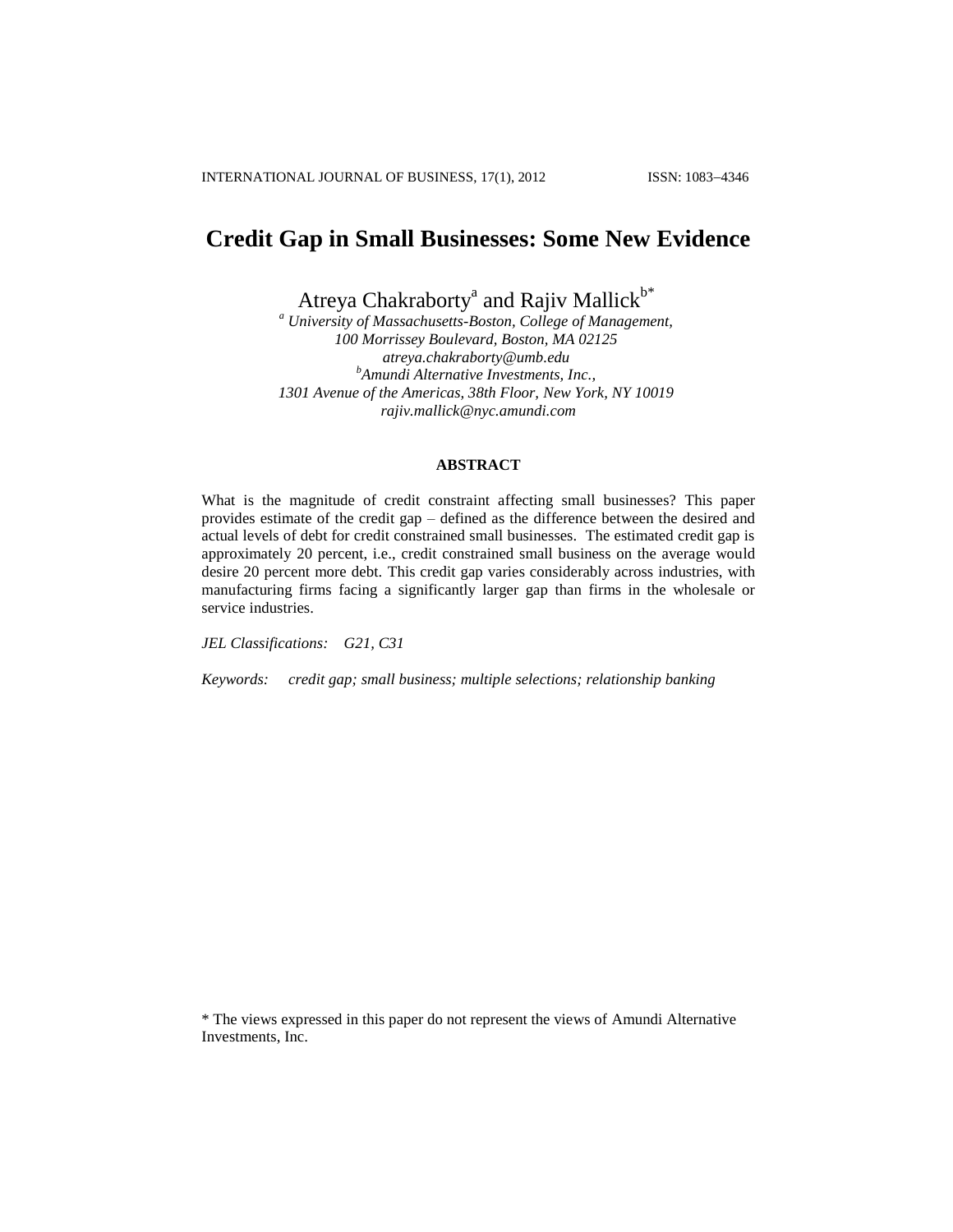## **I. INTRODUCTION**

A growing body of empirical literature on small business lending suggests that credit constraint affects a significant proportion of small businesses; yet there is no estimate on the magnitude of this constraint.<sup>1</sup> The primary purpose of this paper is to estimate the magnitude of this credit constraint or credit gap (defined as the difference between the *observed* and the *desired* level of debt). Ideally measuring the credit gap involves identifying credit-constrained borrowers – i.e., borrowers that did not apply for a loan, fearing denial of application; firms that were unable to acquire the amount for which they applied; and small businesses that do not have credit in their balance sheets. Such data is rarely available for small businesses. Fortunately, data from the National Survey of Small Business Finances (NSSBF, 1988–1989 and 1993) provide direct evidence on credit-constrained firms, i.e., firms that did not apply for a loan fearing denial and firms that were unable to acquire the amount for which they applied -- specifically questions J53 and J12 of the survey.

In theory, a significant credit gap is expected for small businesses due to acute information asymmetry between borrowers and lenders. Under information asymmetries, the excess demand for credit is partly due to the fact that lenders are unable to identify (and charge higher rates to) high-risk borrowers (Stiglitz and Weiss (1981)). In equilibrium, lenders will resort to rationing credit than use the interest rate as a market-clearing device (i.e., charge the less creditworthy borrowers higher rates of interest to compensate for the credit risk). Petersen and Rajan (1995) describe how initial asymmetric information creates adverse selection and moral hazard problems in which banks charge high rates initially and reduce rates in later periods after borrower types have been revealed. While anecdotal evidence on the severity of credit constraint among small business periodically surfaces in business press and policy discussions, evidence on the magnitude of this gap is nonexistent, mostly due to the absence of appropriate data.<sup>2</sup> Our results indicate that on average, credit-constrained small businesses desire 20 percent more debt. While there is extensive empirical work on measuring the credit gap for households, to the best of our knowledge we provide the first evidence on the magnitude of credit gap at the firm level for small businesses (see Hayashi (1985), Jappelli (1990), Duca and Rosenthal (1993), and Cox and Jappelli (1993)) for empirical evidence on credit gap for households). Our study extends the liquidity constraint literature on households and on relationship lending to small business finances.

Our empirical work highlights the importance of the selection biases inherent in quantifying *desired* debt. Any attempt to estimate the desired debt requires identifying a subsample of firms that have positive debt and are unconstrained in the credit market. Extending the econometric findings to all small businesses, however, requires that we control for differences between firms that are credit constrained and those that are unconstrained, and firms that have debt and those that have no debt.<sup>3</sup> Our estimates of sample selection term coefficients confirm that the subsample is indeed nonrandom, that unobserved factors which increase the probability of holding debt also increase the demand for desired debt, and that unobserved factors which increase the probability of being credit constrained reduce the demand for desired debt.

Finally, we provide evidence on how credit gap varies by firm characteristics. For example, manufacturing, wholesale, and service firms experience the largest credit gap,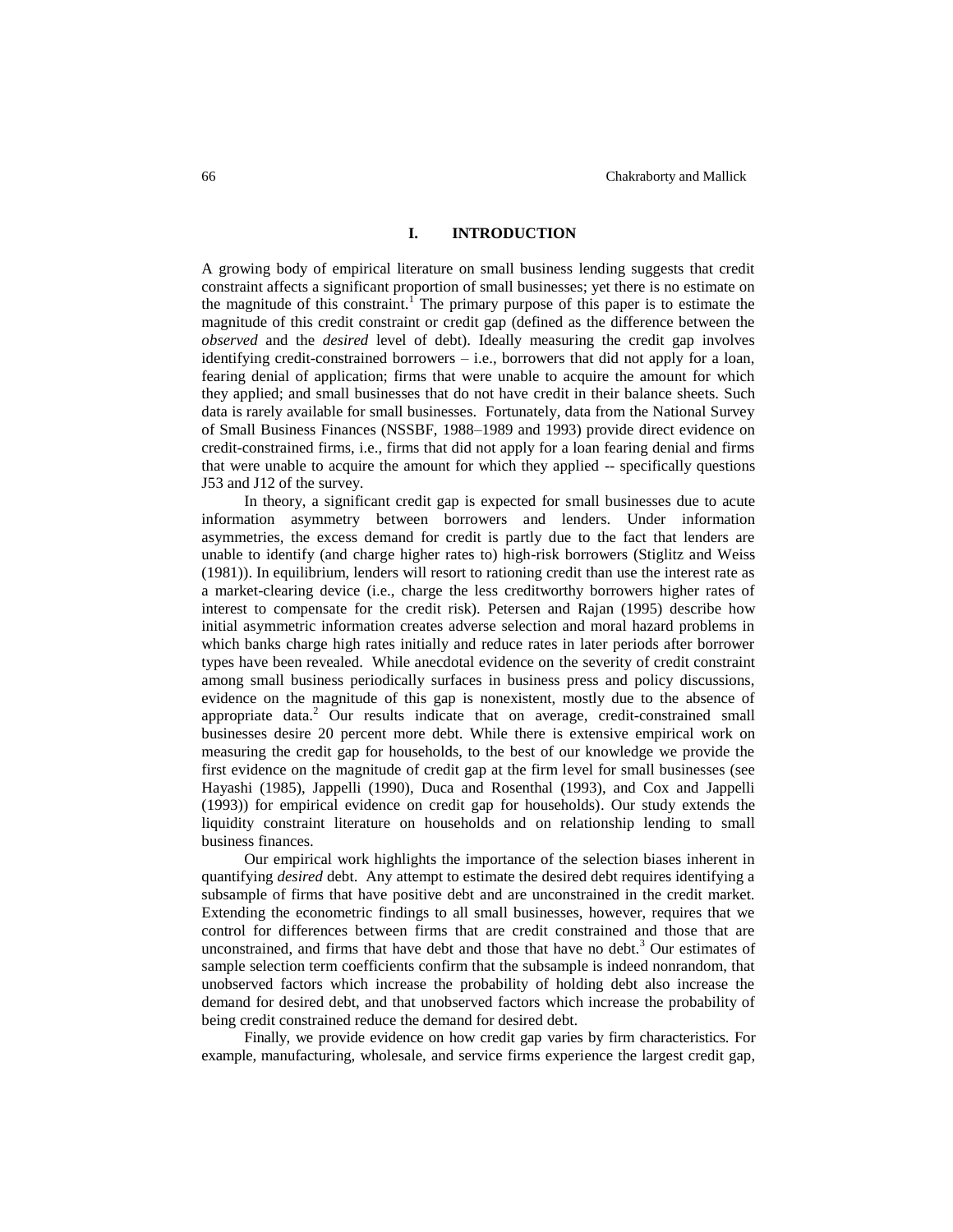and utilities, insurance and mining firms appear to be unconstrained. We find that firms that employ between 50-99 employees have a larger credit gap than those that employ 100-499 employees. Similarly, C-corporations and S-corporations experience a greater credit gap than proprietary and partnership businesses. Also, unlike franchised firms, independent credit-constrained firms would have 21 percent more debt if credit constraints were removed. Because the magnitude of credit gap differs across firms, targeted policy intervention will become more effective as information on the magnitude of credit constraints among small businesses is made available (Gertler and Gilchrist (1994)). Information on credit gap will be instrumental in regulating the pool of funds designated to bank-dependent borrowers under a monetary policy as the "credit" or "lending" view would suggest.

#### **II. BACKGROUND**

Why are small businesses more likely to be credit constrained? We examine this question and survey current empirical work on small business lending with an emphasis on how banks have developed mechanisms to address the issue of information asymmetry that may contribute to alleviating or somewhat mitigating credit constraint. Small businesses are generally characterized by the opacity of their operations. Their owners know more about their business prospects and often have no credible mechanisms to convey such private information to lenders (Leland and Pyle (1977)). Mitigating information asymmetry is beneficial both to banks and small firms, and over time, sophisticated screening and monitoring mechanisms have been developed by banks to address this issue. Collaterals and guarantees can be viewed as powerful tools that allow banks to offer credit on favorable terms to small businesses (Stiglitz and Weiss (1981), Bester (1985), Boot et al. (1991), and Diamond (1984)), and some of their contract features may reduce the cost of intermediation. Banks also use restrictive loan covenants to address the information problem. Covenants force borrowers to renegotiate when a strategic opportunity to enhance the value of a loan arises or the financial condition of the firm changes (Berlin and Loeys (1988), Melnik and Plaut (1986), and Berlin and Mester (1993)), and prevent borrowers from engaging in risk-shifting behaviors. Loan maturity can also be used to complement covenants. A sequence of short maturity loans forces firms to renegotiate contracts at expiration while covenants are renegotiated only if triggered by conditions enumerated and agreed upon.

Another effective mechanism to ease the informational asymmetry is relationship lending. Relationship lending is a process in which banks, through continuous contact, gather private information over several years from a borrowing business (see Boot (2000)). This information is derived from repayment histories, periodic submissions of financial statements, renegotiations, visits to banks, and other data associated with ongoing monitoring. Banks that provide a host of services to a borrowing business may be able to complement the usual information on credit balance and transaction activity with payroll data and get a unique perspective on the business's financial health. Information specific to owners can be garnered from the provision of personal loans, credit cards, deposit accounts, trust accounts, and investment services.

Empirical evidence on the efficacy of relationship lending has been slow to accumulate, largely due to unavailability of reliable data on small business lending. Petersen and Rajan (1994) use the NSSBF (1988–1989) to examine benefits of the bank-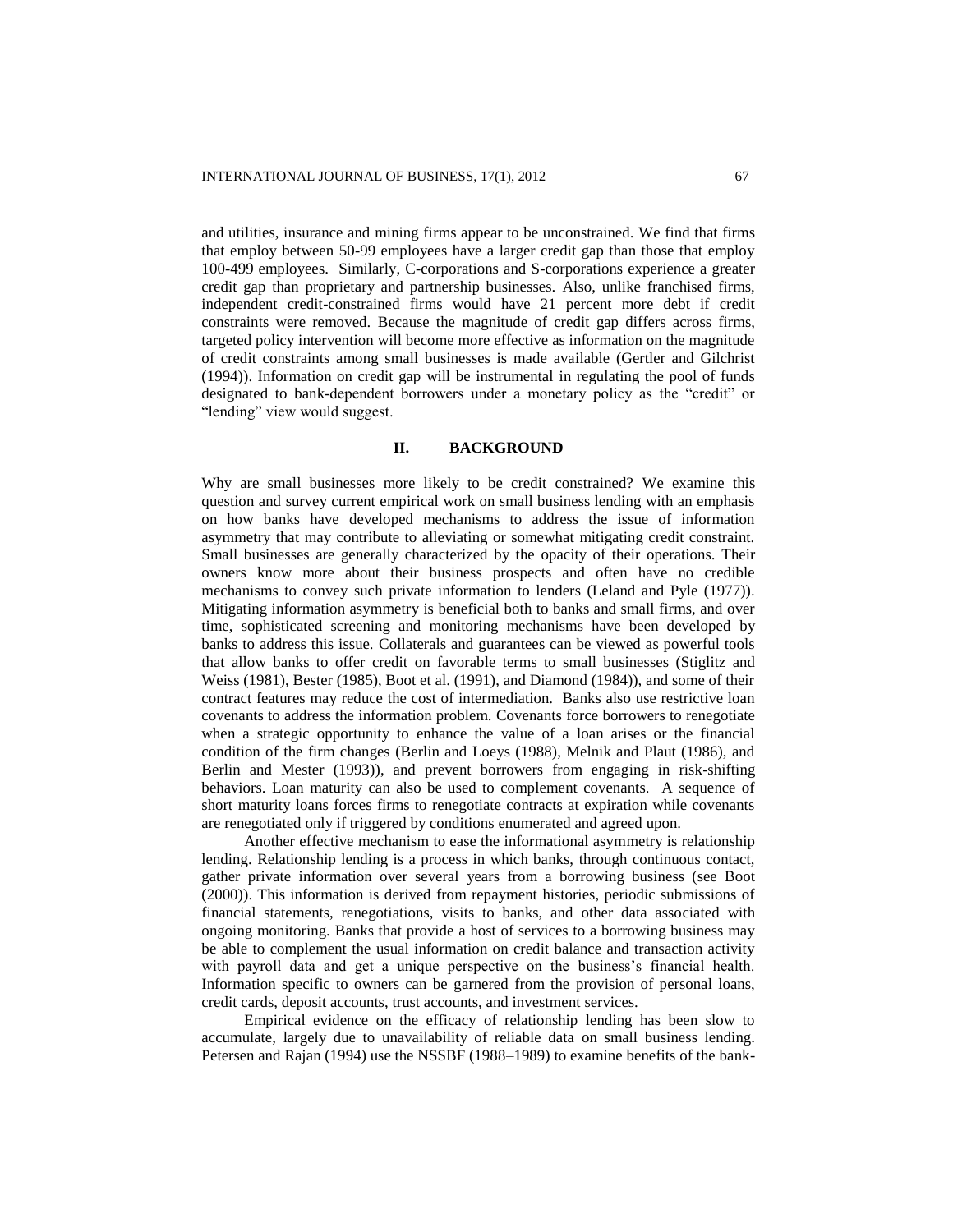firm relationship on credit availability among small businesses. They find that length of relationship has little impact on loan rates, but enhances the availability of funds. In a similar spirit, Berger and Udell (1995) find that the length of relationship lowers both loan rate premiums above the prime rate and the probability of collateral use. Cole (1998) also examines the importance of bank-firm relationships to the availability of credit, and in several ways extends the works of Petersen and Rajan (1994) and Berger and Udell (1995). He finds that the previous use of a lender as a source of savings accounts and financial management service increases the likelihood of credit availability. Findings of Ongena and Smith (2001) from Norway suggest that benefits from the bank-borrower relationship may be inversely associated with the duration of relationship. Elsas and Krahnen (1998) do not find any relation between loan price and length of relation for German midsized companies. Harhoff and Korting (1998) conclude that a long-lasting relationship and concentrated borrowing were beneficial to small and medium-sized enterprises in Germany. They also find that duration of relationship has no impact on the cost of line of credit financing.

### **III. EMPIRICAL MODEL**

We consider a firm as having its desired level of debt if it is not credit constrained and holds a positive level of debt (see Cox and Jappelli (1993)). We use the estimates of desired debt equation for these firms to forecast the desirable level of debt for creditconstrained firms with positive demand for debt. The estimates are likely to be biased, if a variable that affects a firm being credit constrained or having positive debt also affects the desired level of debt. For example, a firm with a better relationship with a lender may not only be less likely to be denied a loan but, relative to firms with similar prospects, may be able to borrow more.

We adopt a three-step generalized regression procedure which is an extension of Heckman (1979) by Catsiapis and Robinson (1982), Ham (1982), and Tunali (1985) to account for two sources of selection bias, jointly determining inclusion in a subsample used in estimating the desired level of debt. First equation represents the desired credit equation and the other two are Probit equations that describe the selection rules. For the *i*th firm, we have the following specification.

$$
Y_i^* = \beta_1 X_{1i} + \varepsilon_{1i},\tag{1}
$$

$$
\tau_{i} = \beta_{2}^{'} X_{2i} + \varepsilon_{2i}, \text{where } T_{i} = \begin{cases} 1 \text{ if } \tau_{i} > 0\\ 0 \text{ if } \tau_{i} \le 0 \end{cases}
$$
 (2)

$$
\theta_{i} = \beta_{3}^{'}X_{3i} + \varepsilon_{3i}, \text{ where } \Theta_{i} = \begin{cases} 1 \text{ if } \theta_{i} > 0\\ 0 \text{ if } \theta_{i} \leq 0 \end{cases}
$$
 (3)

where  $Y_i^*$  is the desired debt for the ith firm, and is observed only for firms that are unconstrained and have positive levels of debt.  $X_{1i}$  is a vector of credit-demand determinants, such as firm and owner characteristics and bank-firm relationship variables. The unobservable indices  $\tau_i$  and  $\theta_i$  determine whether a firm holds positive credit and whether a firm is credit constrained, respectively.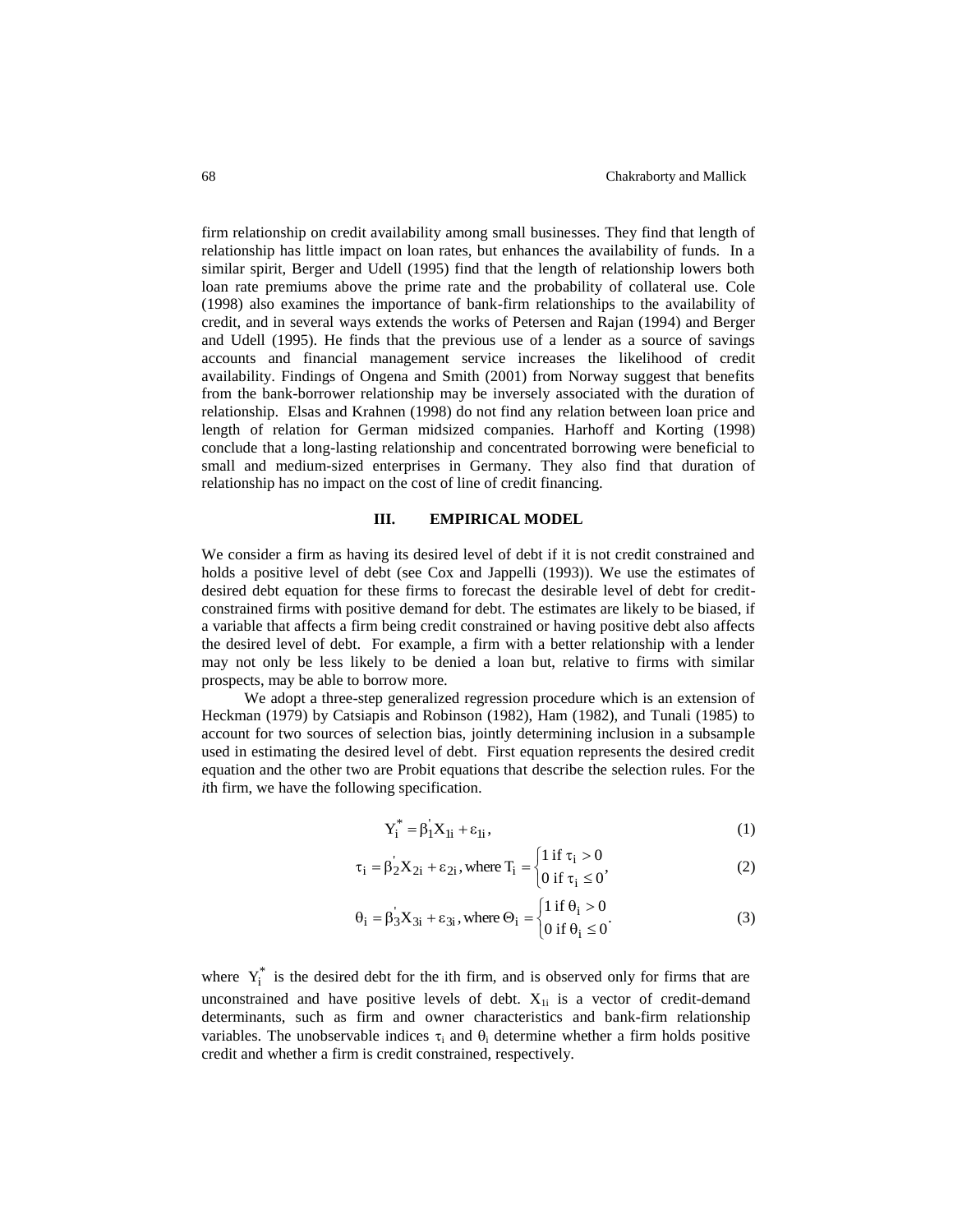We define a firm to be credit constrained if it replied in the affirmative to one of the two following questions: (1) "With the most recent loan application, did a bank turn down the loan application or has the firm been unable to get as much as it applied for?" and (2) "During the past three years, were there times when the firm needed credit but did not apply because it thought the application would be turned down?"

Following Cox and Jappelli (1993), we assume that the desired debt for a firm is observed if the demand for debt is positive and the firm is not credit constrained.  $X_{2i}$  is a vector of credit demand determinants and convenience proxies of using credit, and  $X_{3i}$  is a vector of credit demand determinants and credit constraint proxies. Convenience and constraint proxies do not affect the desired debt but affect the probability of a firm's holding credit and being unconstrained, respectively. From an empirical standpoint, our main result depends on the parameter estimates of equation (1). Estimates of equations (2) and (3) provide probabilities of small firms' holding debt and being unconstrained, respectively. These estimates are used to construct the selection terms (inverse Mills ratios) to estimate equation (1). The inverse Mills ratios from estimates of equations (2) and (3) are used to correct for sources of sample selection.

The two latent variables  $T_i$  and  $\Theta_i$  admit four categories of firms: (a) unconstrained firms with positive credit ( $\Theta_i = 1$  and  $T_i = 1$ ), (b) unconstrained firms that choose not to hold credit ( $\Theta_i = 1$  and  $T_i = 0$ ), (c) constrained firms with credit ( $\Theta_i = 0$ and  $T_i = 1$ ), and (d) constrained firms that do not hold any credit ( $\Theta_i = 0$  and  $T_i = 0$ ). The estimation strategy is to use the first category ( $\Theta_i = 1$  and  $T_i = 1$ ) of firms to obtain consistent estimates of the reduced form of desired credit, taking into account the two sources of sample selection.

The expectation of desired credit for the first group of firms is  $E(Y_i^* | T_i = 1, \Theta_i = 1) = X_1 \beta_1 + E(\epsilon_1 | T_i = 1, \Theta_i = 1)$ . We further assume that each error term is normally distributed with mean zero and variance  $\sigma_i^2$  (i=1, 2, 3). Using the standard Probit normalization ( $\sigma_2 = \sigma_3 = 1$ ), one can obtain consistent estimates of  $\beta_2$  and  $\beta_3$ . The final estimation equation of  $Y_i^*$  for the subsample can be written as

$$
Y_i^* = \beta_1 X_{1i} + \sigma_1 \rho_{12} \frac{\phi(\tau_i)}{\Phi(\tau_i)} + \sigma_1 \rho_{13} \frac{\phi(\theta_i)}{\Phi(\theta_i)},
$$
\n(4)

where  $\phi(\tau_i)/\Phi(\tau_i)$  and  $\phi(\theta_i)/\Phi(\theta_i)$  are the inverse Mills ratios. The  $\phi(.)$  and  $\Phi(.)$  are the probability and cumulative distribution function of the standard normal distribution evaluated at the Probit. The  $\rho_{12}$  and  $\rho_{13}$  are the correlation between  $\varepsilon_1$  and  $\varepsilon_2$ , and  $\varepsilon_1$  and  $\varepsilon_3$ , respectively. The probability of being in the sample is  $\Phi(\theta_i)^* \Phi(\tau_i)$ .

Credit gap for a sample of firms is defined as the difference between the average desired debt ( $\overline{D}^*$ ), and average actual debt as ( $\overline{D}^a$ ).<sup>4</sup>  $\overline{D}^*_c$  is the average desired debt of credit-constrained firms and can be written as  $\overline{D}_c^* = \overline{X_c \beta_1}$ . Equation (4) provides the estimates for  $\beta_1$ , and  $X_c$ , the mean of the vector of observable variables for the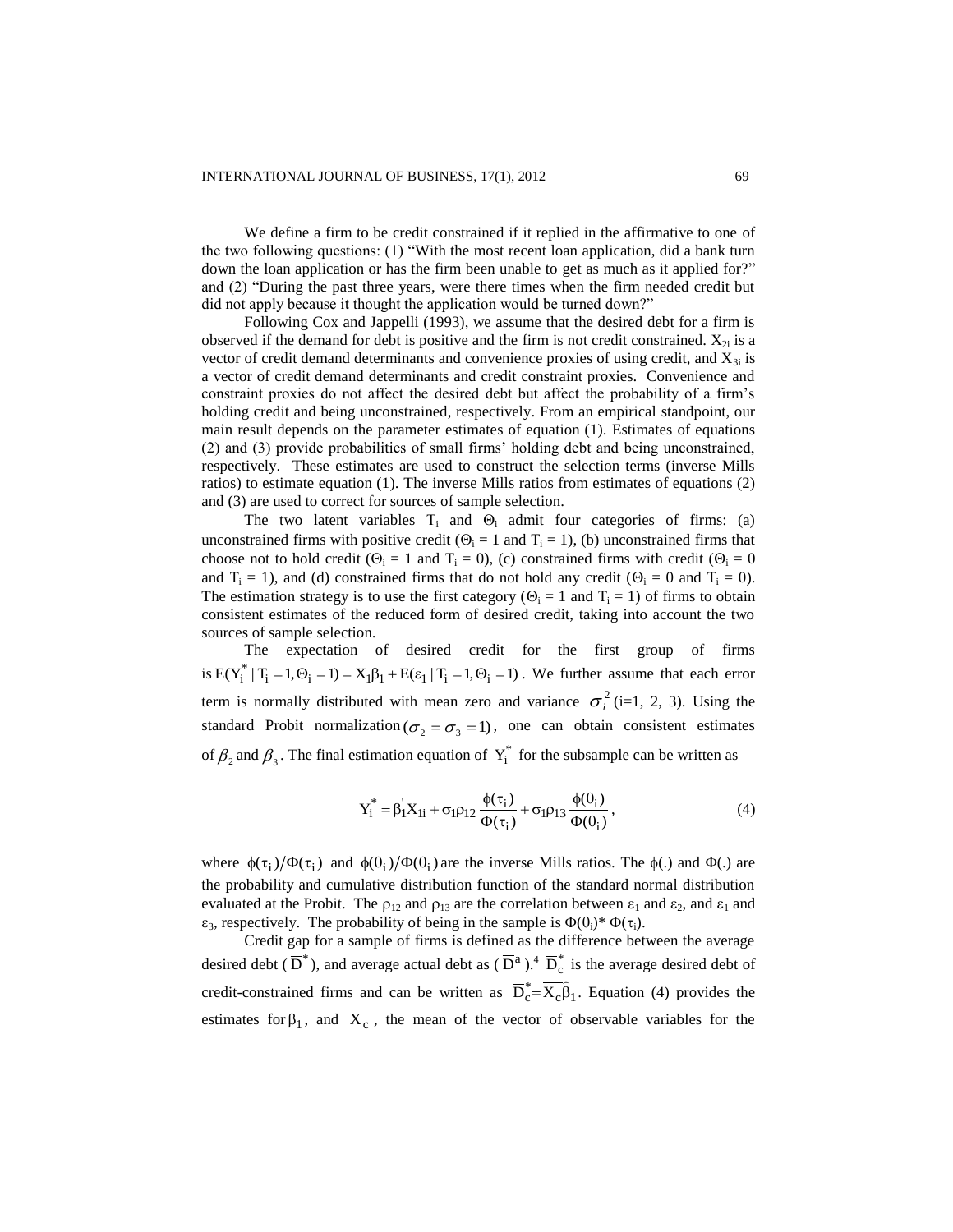constrained firms, is constructed from the NSSBF data set. Credit gap is estimated as the difference between actual and desired debt (i.e.,  $\overline{Gap}_c = (\overline{D}_c^* - \overline{D}_c^a) = \overline{X_c \beta_1} - \overline{D}_c^a$  $\frac{1}{2}$ ).

# **IV. DATA**

We use the data from the NSSBF (1993), a survey administered by the Federal Reserve Bank. The survey has 4,637 observations. It includes 3,355 firms with debt and 2,432 firms that are credit constrained as previously defined. There are 2,196 firms that have debt and are credit constrained and 1,358 firms that have debt but are not constrained, while 372 firms have no debt but are constrained and 712 firms have no debt and are not constrained. After accounting for missing data, our final sample has 4,348 observations out of 4,637 original observations.<sup>5</sup>

To estimate the credit gap, we first need to estimate equations (2) through (4), while controlling for the relationship, firm, and owner characteristics (Peterson and Rajan (1994), Cole (1998), and Berger and Udell (1995)). Creating a set of desirable variables to estimate equations (2) through (4) has been a considerable challenge. Given the interrelationship between presence of credit constraint (equation (2)), incidence of debt (equation (3)), and the desired debt (equation (4)) it is important to isolate identifying variables  $-$  i.e., variables that affect one of the relationships identified above but not the other. We have created two sets of proxies – the constraint and the convenience  $-$  to address this issue.<sup>6</sup> These proxies are far from optimal and at best can be considered adequate. Constraint proxies capture variables that may affect the probability of a firm's being credit constrained. Data on trade credit denial and payments to partners are our constraint proxies. Firms that have a history of trade credit denials may be more likely to be credit constrained, and firms with a history of significant payments to partners may be able to reschedule these payments and avoid being credit constrained. Similarly, convenience proxies capture the likelihood of using debt - firms for which the "convenience" of using debt is relatively high. Data on a firm's use of credit cards and the magnitude of internally available funds (the sum of retained earnings, and checking and savings account balances relative to assets (BALANCE)) are used as convenience proxies. Each of these variables makes it possible for firms to do business without borrowing from banks.

We use data on all firms to estimate equations (2) and (3), and data on firms that have debt and are not credit constrained to estimate equation (4). Table 1 presents univariate summary statistics of firm, owner, and relationship characteristics, and constraint and convenience proxies for four regimes of firms – constrained and unconstrained firms with debt, and constrained and unconstrained firms without debt. Most firms have been in business for over eleven years, and the years of relationship with the primary lender and the percentage of firms with checking accounts do not differ substantially across the four regimes of firms. Sales average about five times total assets both for firms that hold debt and are credit constrained and for firms that have debt but are unconstrained. Sales are nearly eight times total assets for firms that do not have debt. Unconstrained firms with no debt hold significantly less liability than other groups of firms, while having much larger profit-to-asset ratio, compared with unconstrained firms with no debt, a greater proportion of other firms were delinquent on business obligations. Nearly half of the unconstrained firms with no debt are proprietary firms.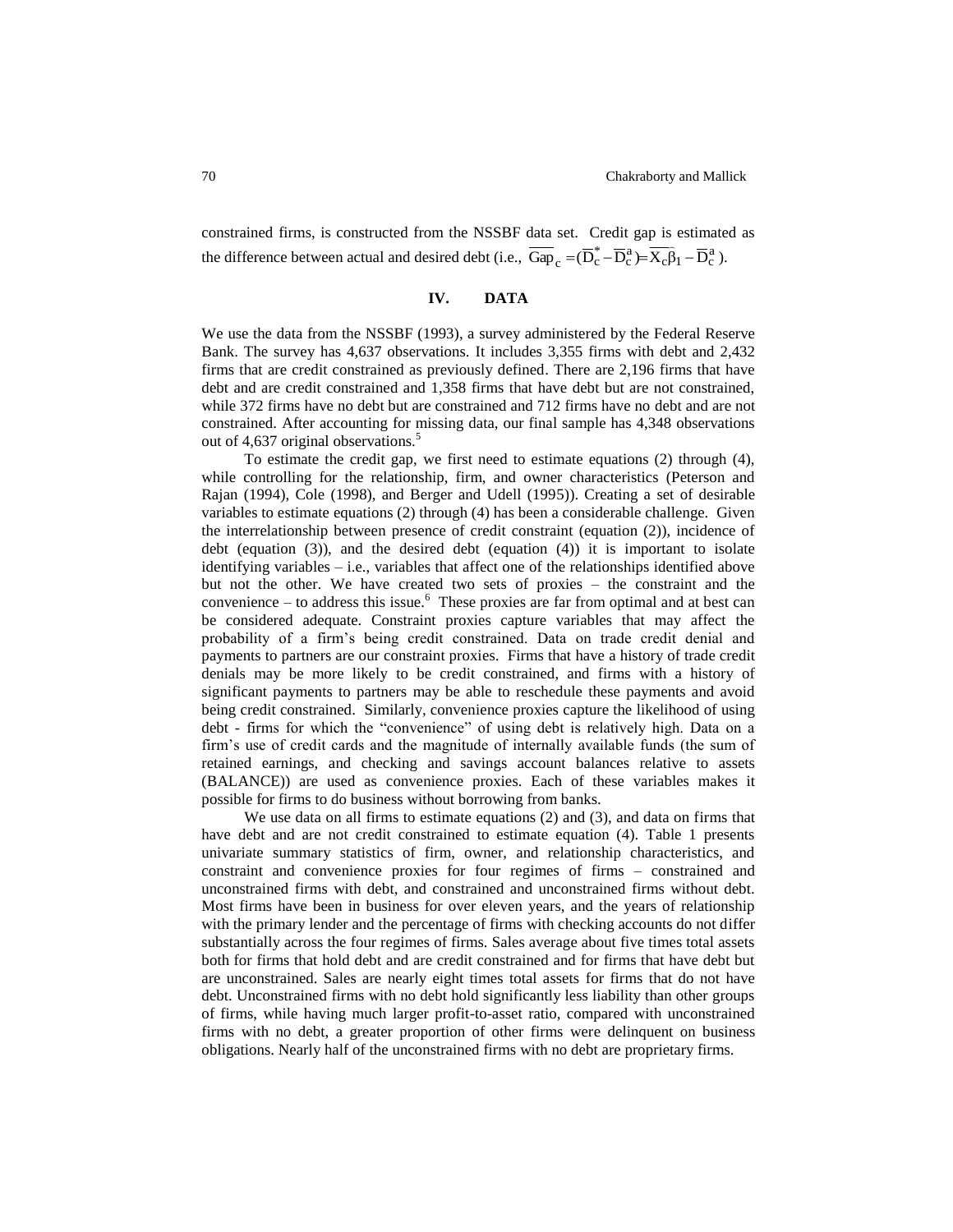|                                     | All Firms Holders | Debt    | Non-Debt<br>Holders | Constrained          | Unconstrained |
|-------------------------------------|-------------------|---------|---------------------|----------------------|---------------|
| <b>Total Number of Observations</b> | 4,348             | 3,355   | 993                 | 2,432                | 1,916         |
| Ln (Assets)                         | 12.14             | 12.48   | 10.96               | 12.57                | 11.58         |
|                                     | (2.50)            | (2.21)  | (2.17)              | (2.32)               | (2.16)        |
| Liabilities/Assets                  | 0.65              | 0.72    | 0.43                | 0.76                 | 0.51          |
|                                     | (1.35)            | (0.87)  | (2.30)              | (1.74)               | (0.55)        |
| Sales/Assets                        | 5.75              | 5.05    | 8.11                | 5.33                 | 6.29          |
|                                     | (11.69)           | (10.21) | (15.40)             | (11.01)              | (12.48)       |
| Profits/Assets                      | 0.75              | 0.50    | 1.59                | 0.55                 | 1.01          |
|                                     | (4.67)            | (3.25)  | (7.61)              | (3.50)               | (5.80)        |
| Debt"/Assets                        | 0.51              | 0.51    | 0.00                | $0.55$ <sup>!!</sup> | $0.45$ !!!    |
|                                     | (0.68)            | (0.68)  |                     | (0.79)               | (0.46)        |
| Ln (Firm Age)                       | 2.43              | 2.42    | 2.46                | 2.38                 | 2.49          |
|                                     | (0.81)            | (0.81)  | (0.82)              | (0.80)               | (0.82)        |
| Firm Delinquent                     | 860               | 704     | 156                 | 661                  | 199           |
| Proprietary                         | 1,330             | 877     | 453                 | 597                  | 733           |
| S-Corporation                       | 1,056             | 873     | 183                 | 642                  | 414           |
| Corporation                         | 1,646             | 1,367   | 279                 | 1,025                | 621           |
| Independent                         | 4,161             | 3,182   | 979                 | 2,328                | 1,834         |
| Ln (Years of Experience)            | 2.81              | 2.81    | 2.81                | 2.79                 | 2.84          |
|                                     | (0.67)            | (0.65)  | (0.71)              | (0.65)               | (0.69)        |
| <b>African-American Owners</b>      | 395               | 280     | 115                 | 269                  | 126           |
| Female Owners                       | 779               | 554     | 225                 | 406                  | 373           |
| Owner Delinquent (Personal)         | 541               | 414     | 127                 | 396                  | 145           |
| Owner-Manager                       | 3,495             | 2,646   | 849                 | 1,936                | 1,559         |
| Judgment Against Owner              | 226               | 178     | 48                  | 168                  | 58            |
| <b>Owner Bankruptcy</b>             | 119               | 90      | 29                  | 64                   | 55            |
| # of Financial Institution          | 2.39              | 2.60    | 1.67                | 2.73                 | 1.96          |
|                                     | (1.63)            | (1.68)  | (1.16)              | (1.79)               | (1.89)        |
| # of Services (Primary Lender)      | 3.29              | 3.64    | 2.13                | 3.85                 | 2.59          |
|                                     | (0.37)            | (0.36)  | (0.41)              | (0.33)               | (0.42)        |
| Ln (Years with Primary Lender)      | 1.85              | 1.82    | 1.92                | 1.76                 | 1.96          |
|                                     | (0.89)            | (0.88)  | (0.94)              | (0.87)               | (0.92)        |
| Checking Account                    | 4,076             | 3,113   | 963                 | 2,248                | 1,828         |
| <b>Transaction Service</b>          | 1,345             | 1,136   | 228                 | 475                  | 874           |
| <b>Trust Service</b>                | 835               | 675     | 130                 | 289                  | 540           |

**Table 1** Firm, owner, and relationship characteristics and constraint/convenience proxies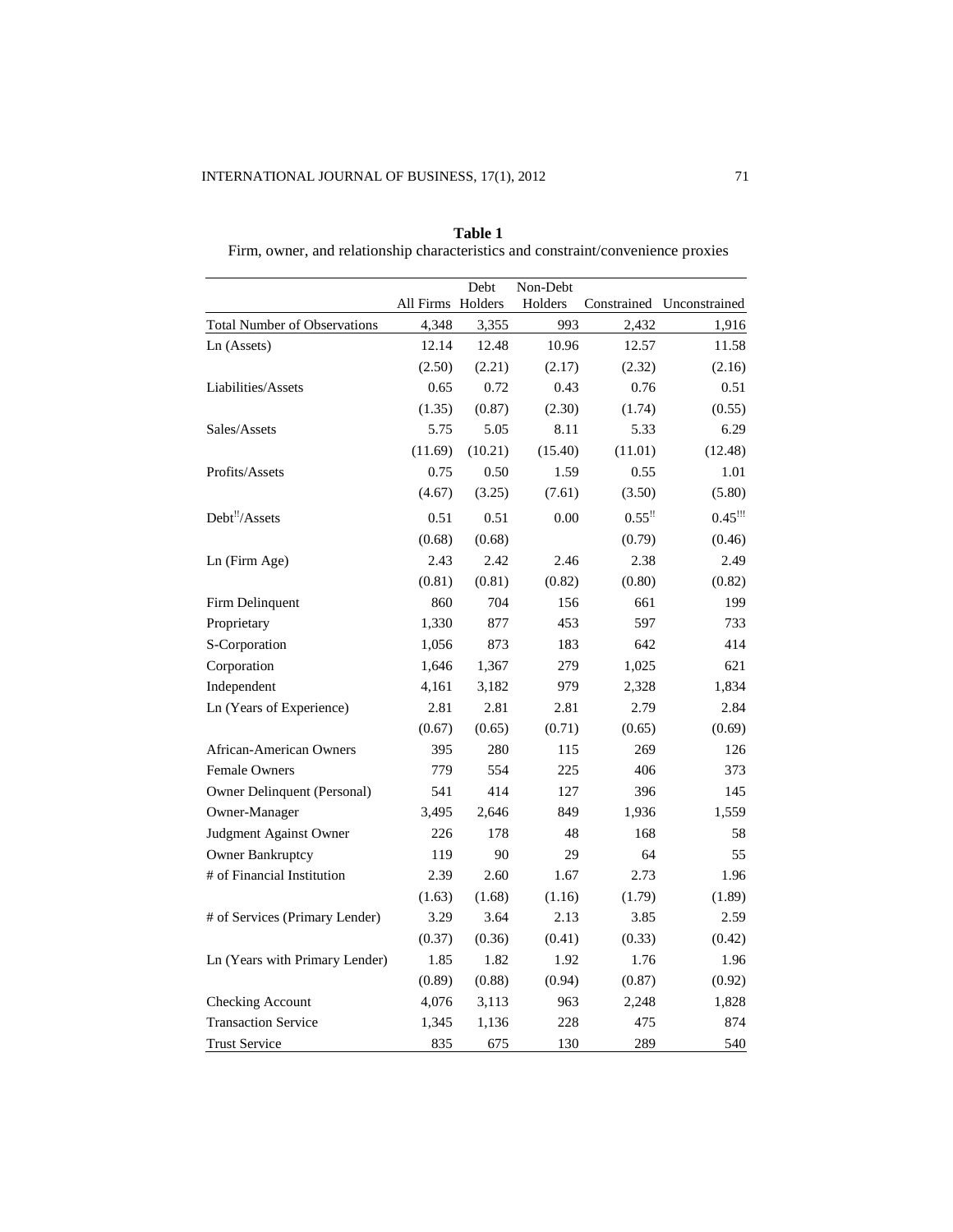| Table 1 (continued)<br>Constraint/Convenience Proxies |        |        |        |        |        |
|-------------------------------------------------------|--------|--------|--------|--------|--------|
|                                                       |        |        |        |        |        |
| Partners' Payment/Assets                              | 0.36   | 0.28   | 0.61   | 0.26   | 0.48   |
|                                                       | (2.65) | (1.67) | (4.58) | (1.43) | (3.64) |
| Credit Card - Business                                | 1,430  | 1,183  | 247    | 910    | 520    |
| Credit Card - Personal                                | 1.594  | 1,269  | 325    | 965    | 629    |
| <b>BALANCE<sup>iv</sup>/Assets</b>                    | 0.67   | 0.52   | 1.16   | 0.50   | 0.88   |
|                                                       | (3.23) | (2.04) | (5.53) | (1.91) | (4.33) |

<sup>i</sup>Debt is defined as the combined amount of total loans, mortgages, notes, bonds and capital leases.

ii Of 2,432 firms, 2,090 credit-constrained firms have positive amount of debt.

iii Of 1,916 firms, 1,265 credit-constrained firms have positive amount of debt.

ivBALANCE is a sum of checking and savings balances and retained earnings.

Standard deviations are given in brackets.

African-Americans own a large percentage of firms that are constrained and have no debt. Females own nearly one-fourth of all unconstrained firms with no debt. Owners who were delinquent on personal obligations own one-fourth of constrained firms with no debt. Constrained firms with debt receive more services from their primary lenders, more of them are likely to have trust services, and their checking and savings balances and retained earnings are nearly one and a quarter times the size of their assets.

## **V. ESTIMATION RESULTS**

Our empirical work provides estimates of equations needed to estimate credit gap and also highlights the effects of relationships on small business borrowing behavior in three different ways: (1) the probabilities of being credit constrained, (2) the incidence of debt, and (3) the demand for desired debt. Table 2 highlights the effect of lending relationships on a firm's being credit constrained. At the mean value of years of relationship with a primary lender, a 1 percent increase in years of relationship lowers the probability of credit constraint by 2.1 percent. While older firms face a lower probability of being credit constrained by a magnitude of 2.7 percent, firms delinquent on business obligations increase their probability of being credit constrained by 15.4 percent. Empirical results also indicate that owner characteristics such as judgments against an owner and owner delinquency increase the probability that firms will be denied credit by 10.6 and 8.9 percent, respectively. Businesses owned by African-Americans have a 12.3 percent greater probability of being credit constrained than other small businesses. Our result supports findings of Blanchflower et al. (1998) and Cavalluzzo and Cavalluzzo (1998) that African-American small businesses are more likely to face some type of discrimination than others are. The trade-credit-denied variable increases the probability of being credit constrained by 16.9 percent.

Our results of incidence of debt Probit highlight the role of relationship (see Table 3). Using more services from the primary lender increases the probability of holding debt, and older firms are less likely to hold debt. The probability of holding debt increases with liabilities-to-asset ratio, and decreases by 0.2 percent with sales-to-asset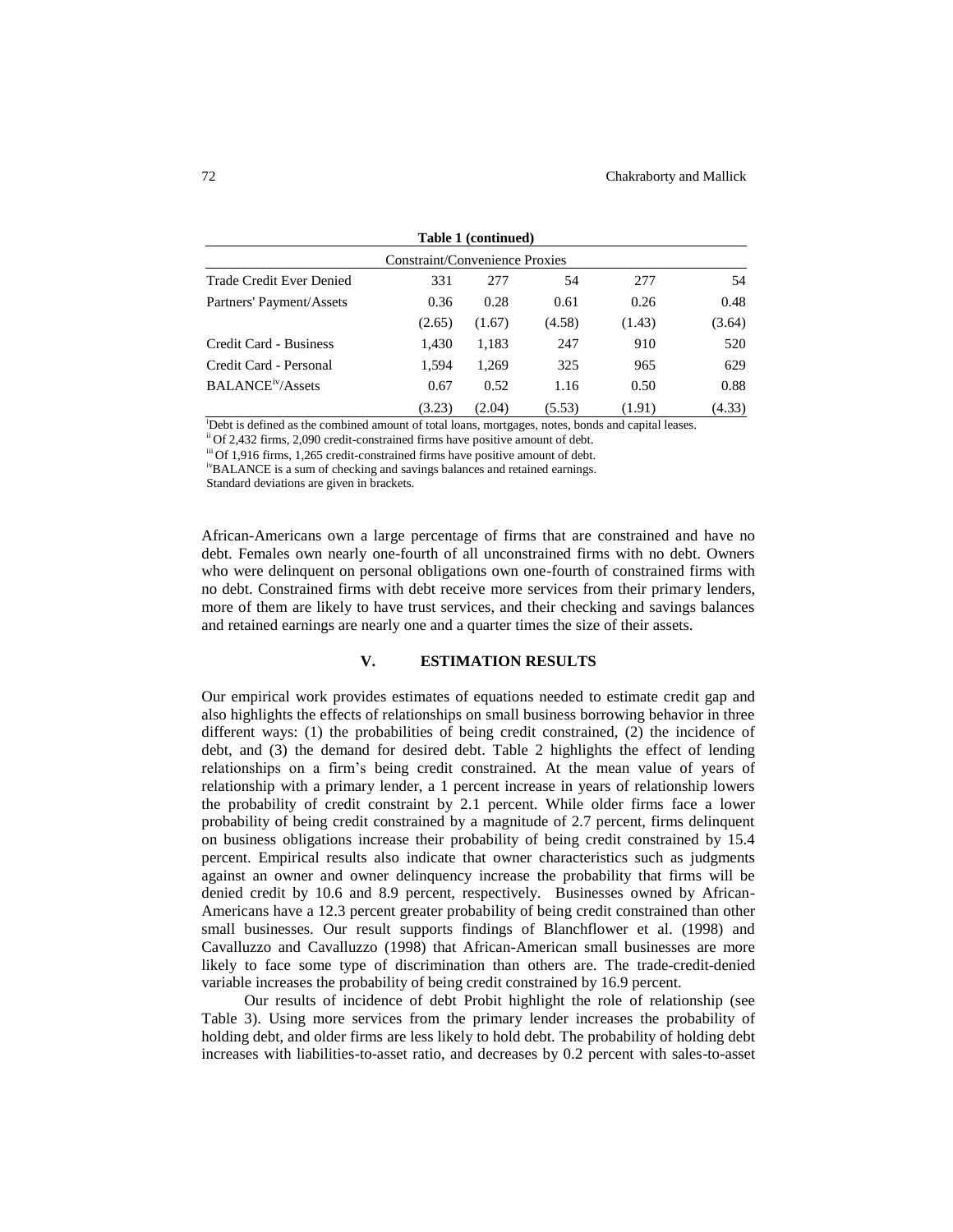ratio. A greater profit as a percent of assets decreases the probability of holding debt by 0.3 percent. We also find that firms owned by African-Americans and females have significantly lower probabilities of holding debt – 5.2 and 4.2, respectively. The coefficient on the dummy variable for personal credit cards used for business is significant and, as expected, increases the probability of holding some debt by 3.9 percent.

# **Table 2**

# Probit estimates: presence of a credit constraint

The dependent variable is 1 if the firm is credit constrained, 0 otherwise. The independent variables are firm, owner, and relationship characteristics and constrained proxies. The regression includes a constant. The marginal effects for dummy variables are the discrete change in them from 0 to 1, and for all other variables it is computed at their mean values. The following are the estimates of equation (3).

|                                     | Coefficient           | SE                 | <b>Marginal Effect</b> |
|-------------------------------------|-----------------------|--------------------|------------------------|
| <b>Firm Characteristics</b>         |                       |                    |                        |
| Liabilities/Assets                  | 0.229                 | 0.043              | 0.090                  |
| Sales/Assets                        | $-0.001$              | 0.002              | $-0.001$               |
| Ln (Firm age)                       | $-0.068$ <sup>*</sup> | 0.037              | $-0.027$               |
| Profits/Assets                      | $-0.002$              | 0.005              | $-0.001$               |
| Corporation                         | 0.100                 | 0.044              | 0.039                  |
| Firm Delinquent                     | $0.409***$            | 0.063              | 0.154                  |
| <b>Owner Characteristics</b>        |                       |                    |                        |
| Ln (Years of Experience)            | $-0.048$              | 0.039              | $-0.019$               |
| Owner-Manager                       | 0.077                 | 0.053              | 0.030                  |
| African-American                    | $0.328***$            | 0.078              | 0.123                  |
| Gender (Female Owner)               | $-0.083$              | 0.054              | $-0.033$               |
| <b>Owner Delinquent</b>             | $0.233***$            | 0.076              | 0.089                  |
| <b>Owner Bankruptcy</b>             | $-0.092$              | 0.118              | $-0.036$               |
| Judgment Against Owner              | ***<br>0.281          | 0.108              | 0.106                  |
| <b>Relationship Characteristics</b> |                       |                    |                        |
| <b>Checking Accounts</b>            | $-0.101$              | 0.090              | $-0.039$               |
| No. of Financial Institutions       | 0.002                 | 0.017              | 0.001                  |
| Ln (Years with Primary Lender)      | $-0.055$ $*$          | 0.029              | $-0.021$               |
| No. of Services from Primary Lender | $0.258$ ***           | 0.016              | 0.101                  |
| <b>Constraint Proxies</b>           |                       |                    |                        |
| <b>Trade Credit Ever Denied</b>     | ***<br>0.461          | 0.098              | 0.169                  |
| Partners' Payment/Assets            | $-0.019$              | 0.014              | $-0.008$               |
| Log likelihood                      | $-2,534$              | Pseudo $R^2$       | 0.15                   |
| Prob > Chi squared                  | $\boldsymbol{0}$      | Total observations | 4,348                  |

\*, \*\*, and \*\*\* are significant at 10, 5, and 1 percent, respectively.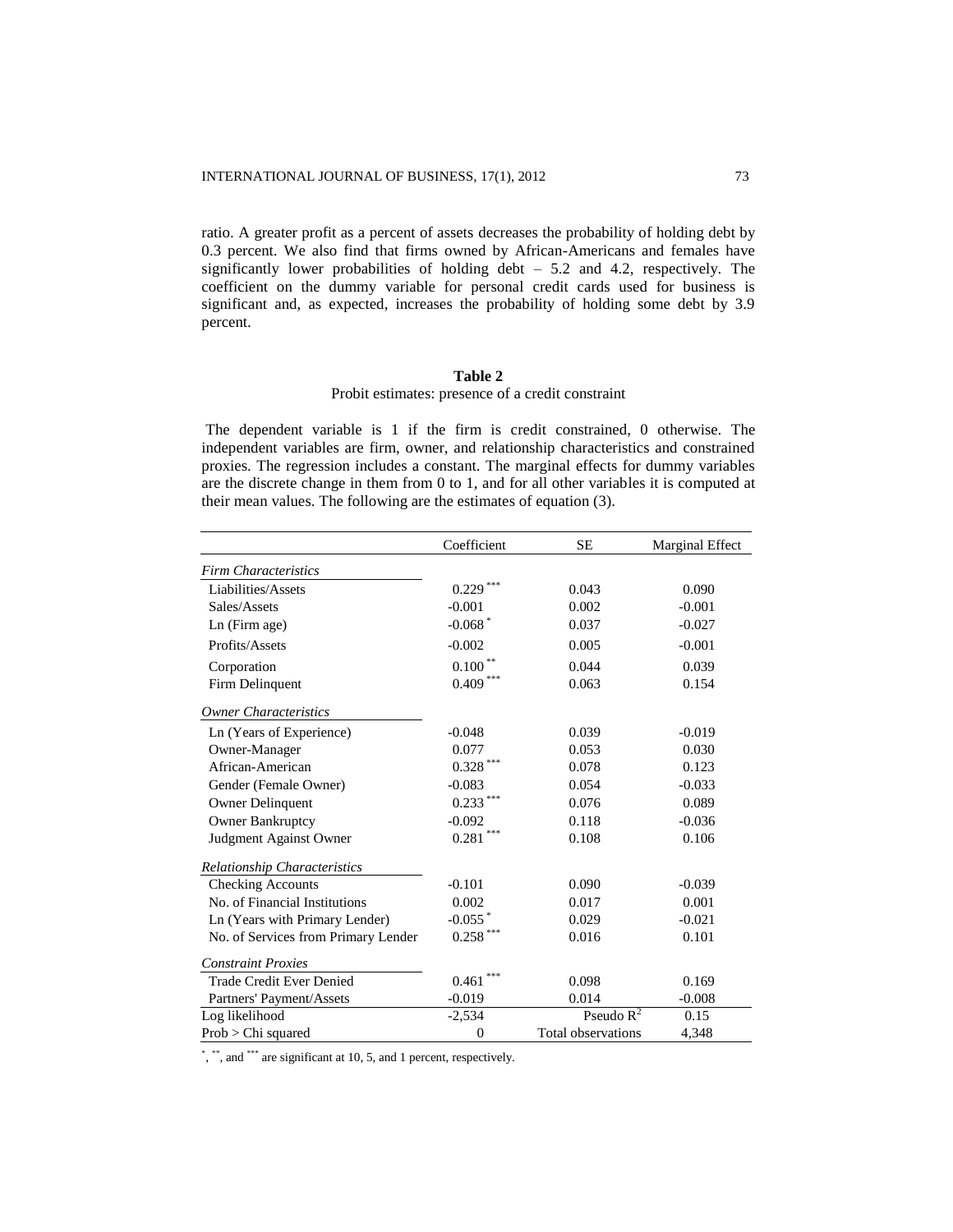|                                     | Coefficient           | <b>SE</b>          | Marginal Effect |
|-------------------------------------|-----------------------|--------------------|-----------------|
| <b>Firm Characteristics</b>         |                       |                    |                 |
| Liabilities/Assets                  | 0.076                 | 0.063              | 0.020           |
| Sales/Assets                        | $-0.007$ **           | 0.003              | $-0.002$        |
| Ln (Firm Age)                       | $-0.080$              | 0.044              | $-0.021$        |
| Profits/Assets                      | $-0.011$ <sup>*</sup> | 0.006              | $-0.003$        |
| Corporation                         | $0.096*$              | 0.051              | 0.025           |
| Firm Delinquent                     | 0.057                 | 0.069              | 0.015           |
| <b>Owner Characteristics</b>        |                       |                    |                 |
| Ln (Years of Experience)            | $-0.057$              | 0.044              | $-0.015$        |
| Owner-Manager                       | $-0.094$              | 0.062              | $-0.024$        |
| African-American                    | $-0.184$ **           | 0.077              | $-0.052$        |
| Gender (Female Owner)               | $-0.153$ ***          | 0.057              | $-0.042$        |
| <b>Owner Delinquency</b>            | 0.020                 | 0.079              | 0.005           |
| Owner Bankruptcy                    | $-0.041$              | 0.135              | $-0.011$        |
| Judgment Against Owner              | 0.057                 | 0.104              | 0.015           |
| Relationship Characteristics        |                       |                    |                 |
| <b>Checking Accounts</b>            | $-0.183$              | 0.115              | $-0.045$        |
| No. of Financial Institutions       | $0.059***$            | 0.027              | 0.016           |
| Ln (Years with Primary Lender)      | $-0.005$              | 0.034              | $-0.001$        |
| No. of Services from Primary Lender | $0.296***$            | 0.023              | 0.078           |
| Convenience Proxies                 |                       |                    |                 |
| Credit Card/Business                | 0.001                 | 0.052              | 0.000           |
| Credit Card/Personal                | $0.152***$            | 0.048              | 0.039           |
| <b>BALANCE/Assets</b>               | $-0.020$              | 0.015              | $-0.005$        |
| Log likelihood                      | $-1,971$              | Pseudo $R^2$       | 0.16            |
| $Prob > Chi$ squared                | $\overline{0}$        | Total observations | 4.348           |

**Table 3** Probit estimates: incidence of debt

\*, \*\*, and \*\*\* are significant at 10, 5, and 1 percent.

Our estimates of desired debt regression show that the length of relationship with a primary lender matters more than the firm's age (see Table 4).<sup>7</sup> One percent increases in the length of relationship with the primary lender increases the debt-asset ratio by three percentage points, while firm age does not have any significant effect. Though checking accounts do not affect the demand for debt, we find that using transaction and trust services decreases the demand for debt -- firms with deep pockets have less demand for debt. We observe that larger firms are more likely to use these services and are less likely to have the need to finance investments.<sup>8</sup>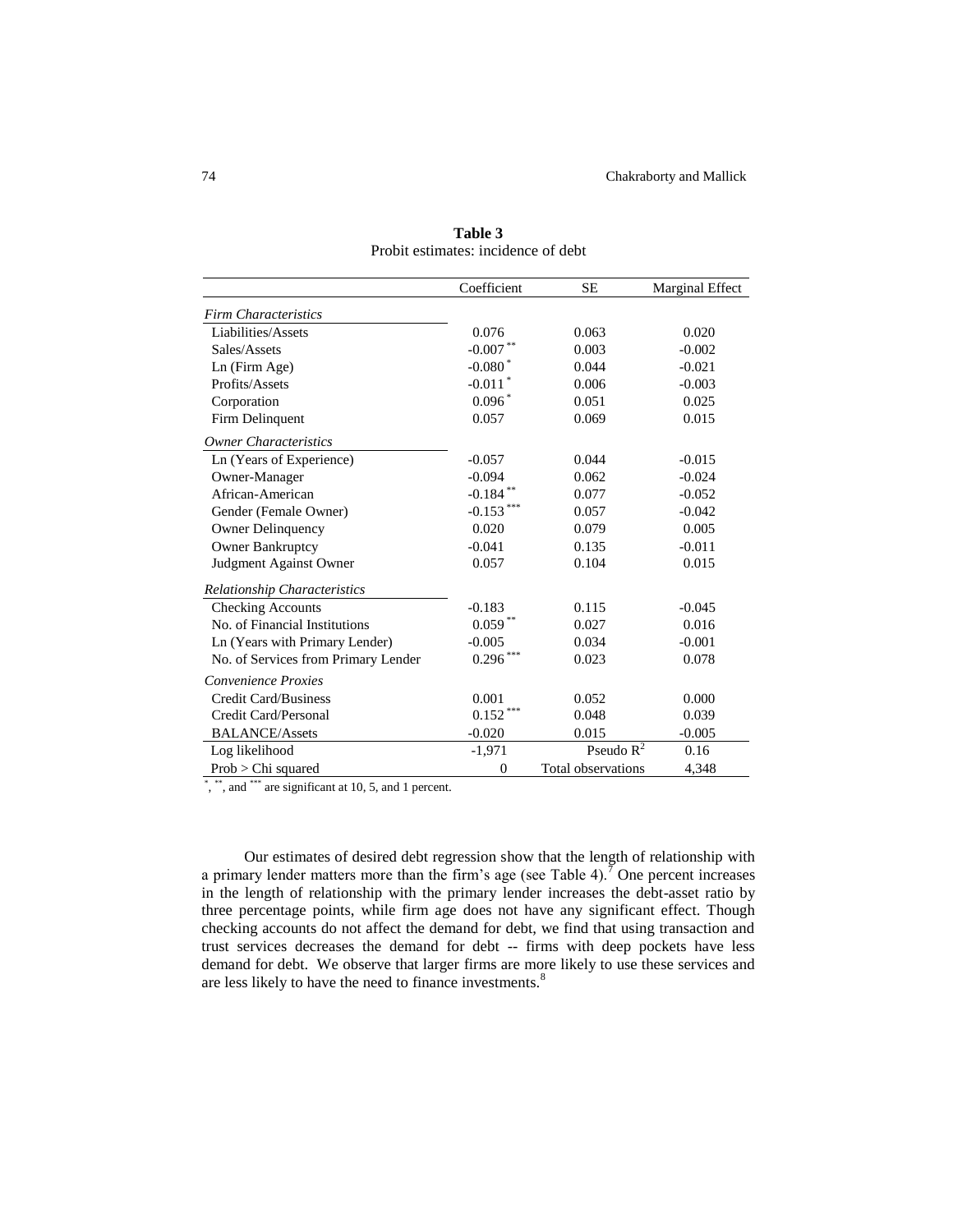## **Table 4**

#### Ordinary least square estimates: determinants of firms' debt

The dependent variable is the debt-asset ratio. The subsample includes observations on firms that have debt and are not credit constrained. The regression also includes seven industry dummies based on one-digit SIC code, and six of them are significant. The Mills ratios are computed from the Probit estimates of equations (2) and (3). The following is the estimate of equation (4).

|                                     | Coefficient  | <b>SE</b>    |
|-------------------------------------|--------------|--------------|
| <b>Firm Characteristics</b>         |              |              |
| Log (Assets)                        | $-0.055$     | 0.007        |
| Sales/Assets                        | $-0.003$ **  | 0.001        |
| Ln (Firm age)                       | 0.010        | 0.019        |
| Profits/Assets                      | $-0.018$ *** | 0.003        |
| C-Corporation                       | $-0.013$     | 0.046        |
| S-Corporation                       | 0.022        | 0.047        |
| Proprietary                         | 0.008        | 0.046        |
| Franchise                           | 0.024        | 0.050        |
| Firm Delinquent                     | $-0.428$ *** | 0.049        |
| <b>Owner Characteristics</b>        |              |              |
| Owner-Manager                       | $-0.155$     | 0.030        |
| African-American                    | $-0.580$     | 0.054        |
| Asian/Pacific Islander              | 0.071        | 0.040        |
| Gender (Female Owner)               | $-0.064$ **  | 0.030        |
| <b>Owner Bankruptcy</b>             | 0.082        | 0.066        |
| <b>Owner Delinquent</b>             | $-0.218$     | 0.049        |
| Judgment Against Owner              | $-0.291$ *** | 0.068        |
| <b>Relationship Characteristics</b> |              |              |
| <b>Checking Accounts</b>            | $-0.038$     | 0.049        |
| No. of Financial Institutions       | 0.000        | 0.012        |
| Ln (Years with Primary Lender)      | $0.030*$     | 0.017        |
| <b>Transaction Services</b>         | $-0.109$     | 0.030        |
| <b>Trust Services</b>               | $-0.145$     | 0.035        |
| Selection Term - Credit Constrained | $-3.037$     | 0.183        |
| Selection Term - Incidence of Debt  | 5.403        | 0.474        |
| Total observations                  | 1,265        | $R^2 = 0.25$ |

\*, \*\*, and \*\*\* are significant at 10, 5, and 1 percent.

Our results also suggest that both sources of censoring render the sample nonrandom. The sign pattern for the selection terms conforms our conjecture. The positive coefficient for the selection term for debt incidence implies a positive correlation between errors in the Probit for incidence of debt and the regression for desired debt. As expected, the results confirm that the unobserved factors that increase the probability of holding debt also increase the demand for desired debt. The coefficient on the credit-constrained selection term implies a negative correlation between unobservable variables in the Probit for being constrained and those in the regression for desired debt. Therefore, the unobserved factors that increase the probability of being credit constrained reduce the demand for desired debt.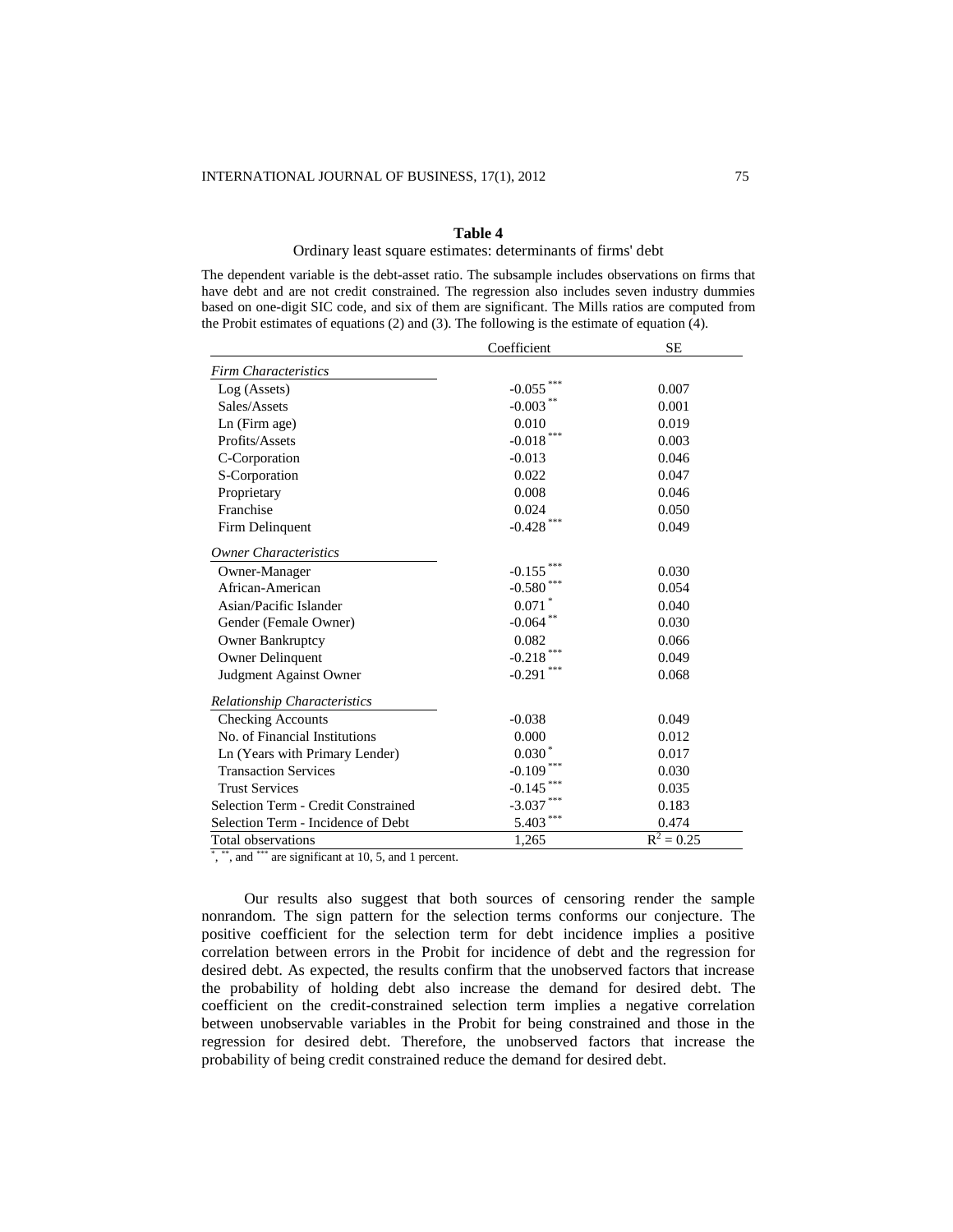# **Table 5**

# Estimation of credit gap

This table presents estimates of the credit gap for constrained firms with positive demand for debt. The magnitude of credit gap is desired debt as a percentage of actual debt (see Section VI for more details). The estimated credit gap is stratified by industries based on one-digit SIC code, number of employees, and forms and types of corporate governance. Desired debt is computed by multiplying predicted debt-asset ratios with total assets.

|                            | # of Firms | Desired Debt <sup>1</sup> | Actual Debt <sup>1</sup> | Extent of $Gap^2$ (%) |
|----------------------------|------------|---------------------------|--------------------------|-----------------------|
| Industry                   |            |                           |                          |                       |
| Mining                     | 15         | 9,723                     | 9,135                    | 106%                  |
| Construction               | 239        | 602                       | 492                      | 122%                  |
| Manufacturing              | 311        | 3,006                     | 2,053                    | $146\%$ ***           |
| Utilities & Transportation | 99         | 1,281                     | 1,917                    | 67%                   |
| <b>Wholesale Trade</b>     | 219        | 1,593                     | 1,253                    | 127%*                 |
| Retail Trade               | 440        | 1,019                     | 937                      | 109%                  |
| Insurance                  | 124        | 1,594                     | 1,594                    | 100%                  |
| Service                    | 642        | 765                       | 622                      | $123\%$ **            |
| Firm Size by Employment    |            |                           |                          |                       |
| $0 - 19$                   | 1,107      | 207                       | 234                      | 89%                   |
| $20 - 49$                  | 254        | 787                       | 716                      | 110%                  |
| $50 - 99$                  | 361        | 1,875                     | 1,421                    | $132\%$ ***           |
| $100 - 499$                | 327        | 5,064                     | 4,250                    | $119\%$ **            |
| Corporate Governance       |            |                           |                          |                       |
| Proprietary                | 452        | 137                       | 132                      | 104%                  |
| Partnership                | 146        | 1,651                     | 2,309                    | 72%                   |
| S-Corporation              | 573        | 1,292                     | 1,081                    | $120\%$ $^{**}$       |
| Corporation                | 919        | 1,952                     | 1,469                    | $133\%$ ***           |
| Independent/Franchise      |            |                           |                          |                       |
| Independent                | 1,986      | 1,330                     | 1,101                    | ***<br>121%           |
| Franchise                  | 104        | 1,886                     | 1,719                    | 110%                  |
| Overall                    | 2,090      | 1,358                     | 1,132                    | ***<br>120%           |

<sup>1</sup>The debt figures are in thousands of dollars.  $2$  The extent of credit gap is desired debt as a percentage of actual debt. <sup>\*\*\*</sup>, \*\* and \* signifying the difference between desired and actual debt is significant at 1, 5, and 10 percent, respectively.

Our estimates indicate that credit-constrained firms with positive demand for debt have an average desired debt of \$1,357,701. Small businesses would acquire on average 20 percent more debt if the credit constraints were removed (see Table 5). However, we find that there is a substantial variation in the desired debt across the sample. For example, service firms have the lowest average desired debt level, \$764,836, and manufacturing firms have the highest levels of debt, \$3,006,222. Desired debt also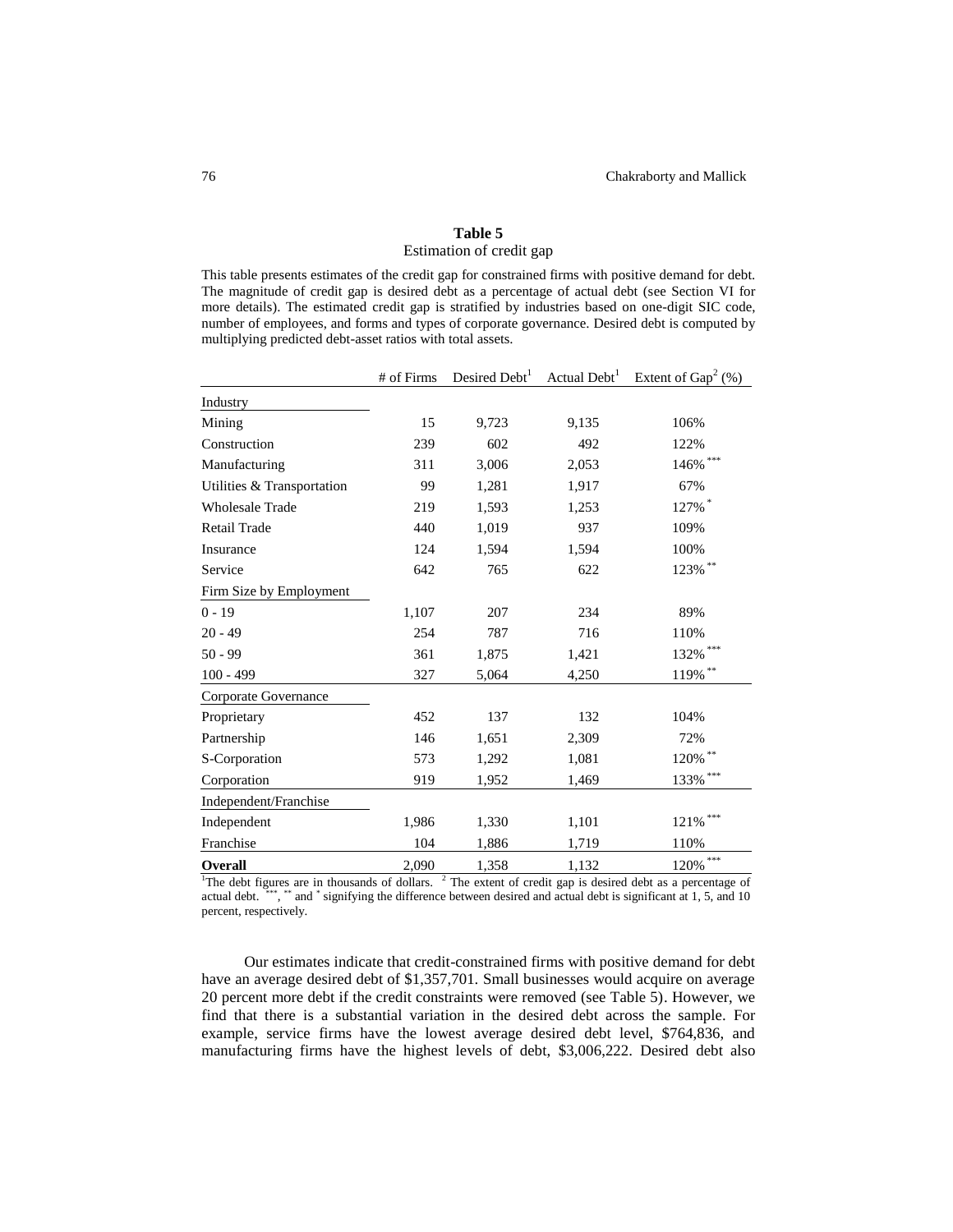varies substantially across the size of small businesses. Small businesses that employ more than 99 employees have an estimated desired debt of \$5,064,747, but it falls to \$1,875,420 for firms employing 50 and 99 employees. Similarly, desired debt for Scorporations is about two-thirds of what C-corporations have.

Our results indicate that manufacturing firms might increase their debt by nearly half if they could borrow more, whereas within the wholesale and service firms the debt levels would go up by 27 and 23 percent, respectively. Utilities, transportation, insurance, mining, and the retail sectors of small businesses experience no significant credit gap. Given that our findings pertain to an era of credit tightening, it is not surprising that the manufacturing sector is found to be severely credit constrained (Berger, Kyle, and Scalise (2000)). Results for the utility sector may reflect that it is usually not affected by general credit-tightening policies, and may resonate with the findings of Krishana, Rajan, and Zingales (1999) that utilities require little external financing relative to firms in other sectors, by virtue of their natural monopoly status. Figure 1 shows that there are distinct differences in the median values of the desired debt across industries. Individual series show some skewness, and in some cases the long appendages indicate the presence of long tails. The upper and lower quartiles also differ across the industries. More importantly, we record outliers in two industries.



**Figure 1** Box-and-whisker plots of desired debt for one-digit industries

 $1 =$  Mining,  $2 =$  Construction,  $3 =$  Manufacturing,  $4 =$  Utilities & Transportation,  $5 =$  Wholesale Trade,  $6 =$  Retail Trade,  $7 =$  Insurance, and  $8 =$  Service.

#### **VII. CONCLUSIONS**

Our findings indicate that credit-constrained small businesses face an average credit gap of 20 percent. As expected, firms with limited credit, shorter histories, and poor financial statements face tighter credit situations, consistent with various theoretical models of credit availability such as Bernanke and Gertler (1989) and Stiglitz and Weiss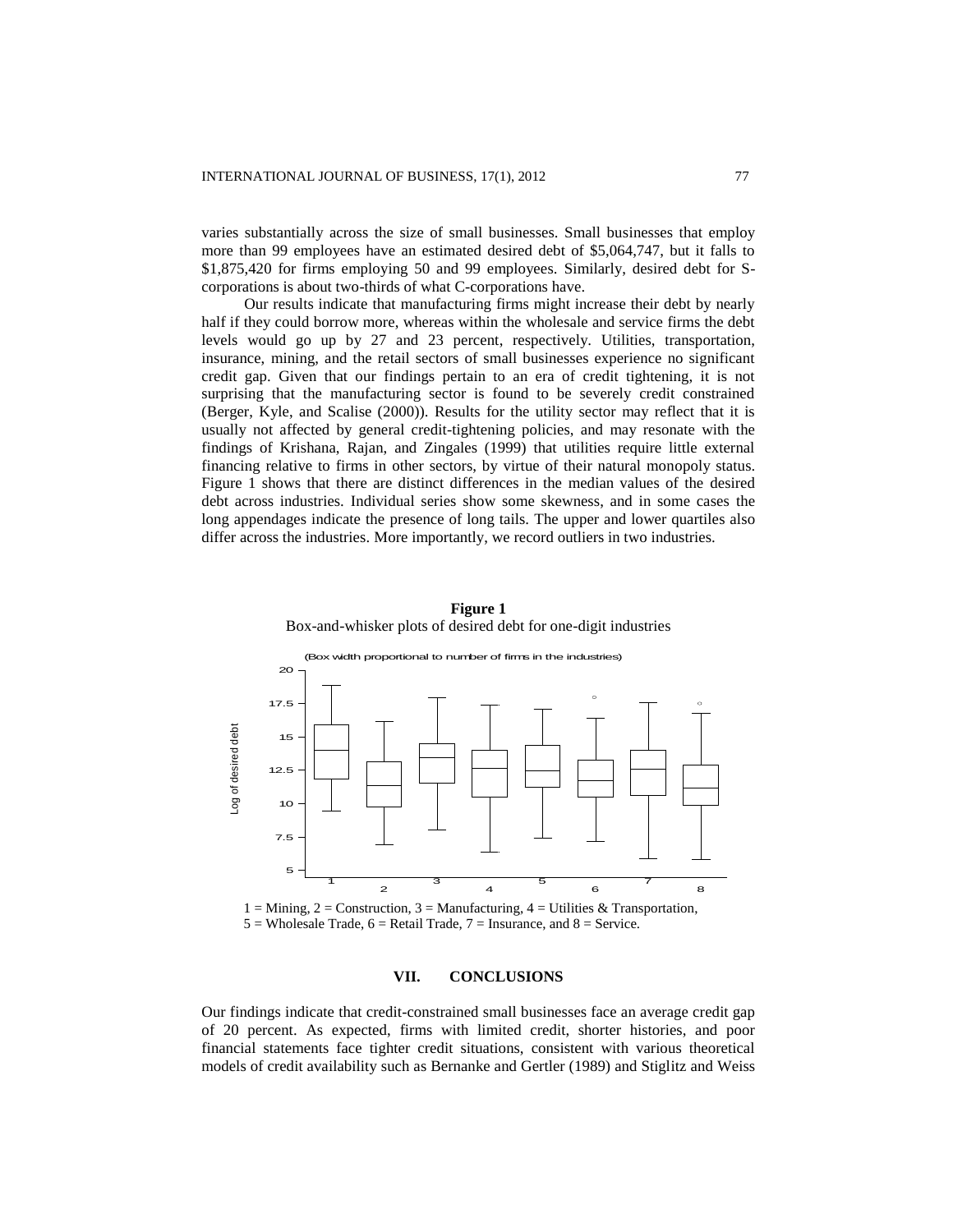(1981). The magnitude of credit gap varies considerably across industries, size of firm, and the nature of business organization. Manufacturing firms face an average credit gap of 46 percent, while the credit gap for services and wholesale firms is estimated at 23 and 27 percent, respectively. Corporations on average have higher credit gaps than partnerships or proprietary small businesses. Our study indicates that an effective segmentation of small businesses according to their expected credit gaps would be essential to alleviating credit crunches and foster entrepreneurship.

The methodology used to obtain the results accommodates the nonrandom nature of the subsample (selection biases) used to estimate firms' demand for desired debt (i.e., firms that have positive debt and are not credit constrained). We achieve this by adopting an extension of Heckman's correction procedure for multiple selections. We find that both sources of sample selection bias—the unobserved factors that increase the probability of a firm's holding debt and the unobserved factors that increase the probability of its being credit constrained—are statistically significant.

### **ENDNOTES**

- 1. See, for example, Jaffee and Modigliani (1966), Jaffee (1971), Slovin and Sushka (1983), King (1986), Sofianos et al. (1990), and Stein (2002).
- 2. Berkowitz and White (1999) examine the effect of personal bankruptcy on small businesses' access to credit. Squires and O'Connor (1999) examine lending gap among small businesses in Milwaukee metropolitan area.
- 3. Cole (2010) models the credit allocation process among small businesses and comments on "non-borrowers" as these firms account for a large segment of the small businesses but has received limited attention in the literature.
- 4. We define actual debt (or credit) as the combined amount of total loans, mortgages, notes, bonds, and capital leases.
- 5. The variable representing the length of relationship with a primary lender has 221 missing observations. Missing observations for the checking account, the number of financial services from a primary lender, and the years of owner experience are 151, 98 and 18, respectively.
- 6. Cole (2009) discusses some the situations that may prohibit or prevent a small business from applying for credit.
- 7. We also ran a regression with data on firms that are only credit constrained results of which are available on request. Most of the coefficient estimates of the regression are comparable to those presented in Table 4.
- 8. Cole (2008) shows that the leverage is negatively related to the firm size.

## **REFERENCES**

- Berger, A.N., M.K. Kyle, and J.M. Scalise, 2000, "Did U.S. Bank Supervisors Get Tougher During The Credit Crunch? Did They Get Easier During The Banking Boom? Did It Matter To Bank Lending?" NBER Working Paper No. 7689.
- Berger, A.N., and G.F. Udell, 1995, "Relationship Lending and Lines of Credit in Small Firm Finance," *Journal of Business*, 68, 351-382.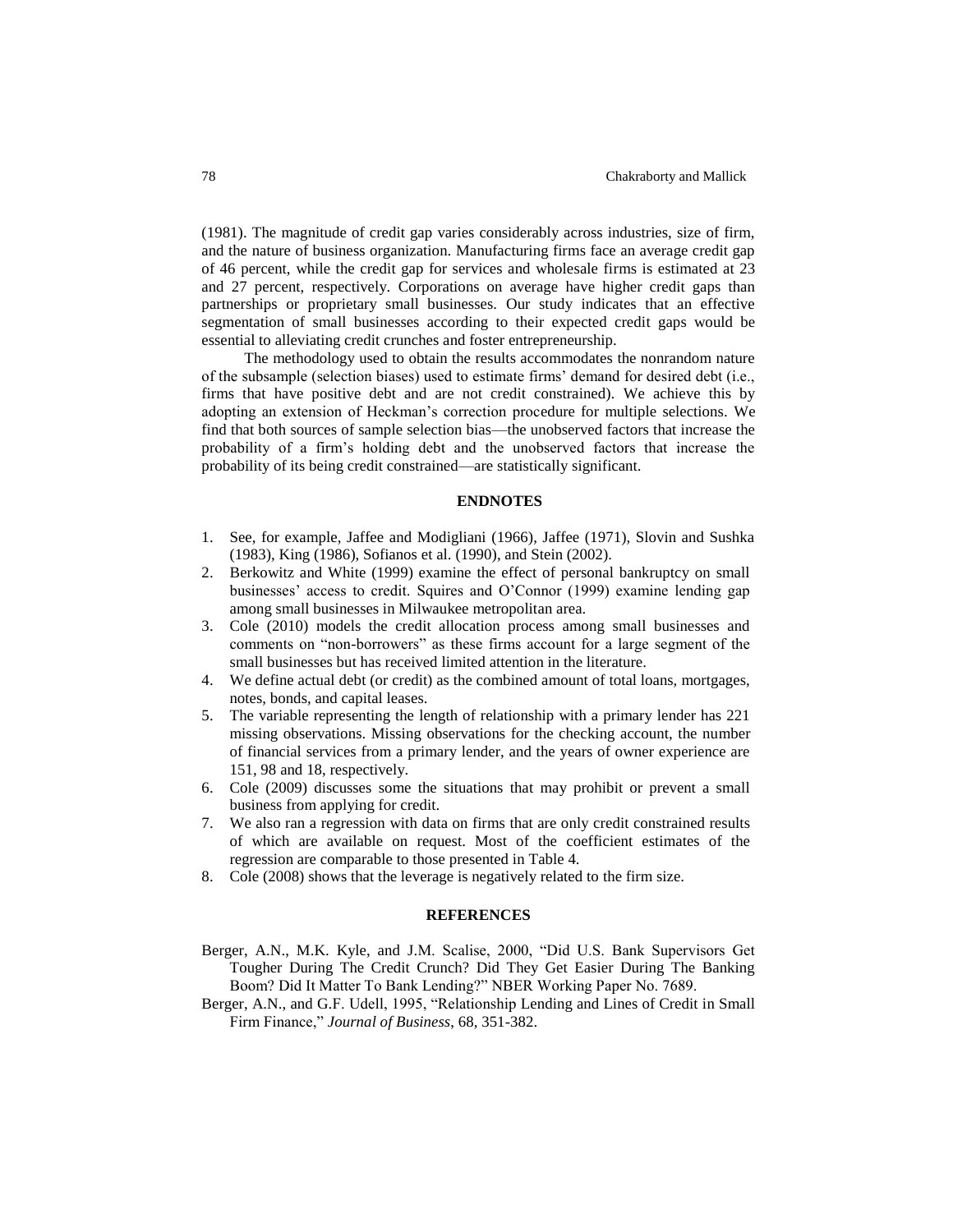- Berkowitz, J., and M. J. White, 1999, "Bankruptcy and Small Firms' Access to Credit." Presented at the Federal Reserve Conference on Business Access to Capital and Credit, February 1999.
- Berlin, M., and J. Loeys, 1988, "Bond Covenants and Delegates Monitoring," *Journal of Finance*, 43, 397-412.
- Berlin, M., and L.J. Mester, 1993, "Debt Covenants and Negotiation," *Journal of Financial Intermediation*, 2, 95-133.
- Bernanke, B.S., and M. Gertler, 1989, "Agency Costs, Net Worth, and Business Fluctuations," *American Economic Review*, 79, 14-31.
- Bester, H., 1985, "Screening vs. Rationing in Credit Markets with Imperfect Information," *American Economic Review*, 75, 850-855.
- Blanchflower, D. G., P. B. Levine, and D. J. Zimmerman, 1998, "Discrimination in the Small Business Credit Market," NBER Working Paper Series 6840.
- Boot, A.W.A., 2000, "Relationship Banking: What Do We Know?" *Journal of Financial Intermediation*, 9, 7-25.
- Boot, A.W.A., A.V. Thakor, and G.F. Udell, 1991, "Secured Lending and Default Risk: Equilibrium Analysis and Policy Implications and Empirical Results," *The Economic Journal*, 101, 458-472.
- Catsiapis, G., and C. Robinson, 1982, "Sample Selection Bias with Multiple Selection Rules: an Application to Student Aid Grants," *Journal of Econometrics*, 18, 351- 368.
- Cavalluzzo, K.S., and L.C. Cavalluzzo, 1998, "Market Structure and Discrimination: the Case of Small Businesses," *Journal of Money, Credit, and Banking*, 30, 771-792.
- Cole, R.A., 1998, "The Importance of Relationships to the Availability of Credit," *Journal of Banking and Finance*, 22, 959-977.
- Cole, R.A., 2008, "What Do We Know About the Capital Structure of Privately Held Firms? Evidence from the Surveys of Small Business Finance," U.S. Small Business Administration, Office of Advocacy, Research Report no. 324, 1-52.
- Cole, R.A., 2009, "Who Needs Credit and Who Gets Credit? Evidence from the Surveys of Small Business Finance," U.S. Small Business Administration, Office of Advocacy, Research Report no. 348, 1-136.
- Cole, R.A., 2010 "Bank Credit, Trade Credit or No Credit: Evidence from the Surveys of Small Business Finances," U.S. Small Business Administration, Office of Advocacy, Research Report no. 365, 1-48.
- Cox, D., and T. Jappelli, 1993, "The Effect of Borrowing Constraints on Consumer Liabilities," *Journal of Money, Credit, and Banking*, 25, 197-213.
- Diamond, D.W., 1984, "Financial Intermediation and Delegated Monitoring," *Review of Economic Studies*, 51, 393-414.
- Duca, J.V., and S.S. Rosenthal, 1993, "Borrowing Constraints, Household Debt, and Racial Discrimination in Loan Markets," *Journal of Financial Intermediation*, 3, 77-103.
- Elsas, R., and J.P. Krahnen, 1998, "Is Relationship Lending Special? Evidence from Credit-File Data in Germany," *Journal of Banking and Finance*, 22, 1283-1316.
- Gertler, M., and S. Gilchrist, 1994, "Monetary Policy, Business Cycles, and the Behavior of Small Manufacturing Firms," *Quarterly Journal of Economics*, 109, 309-340.